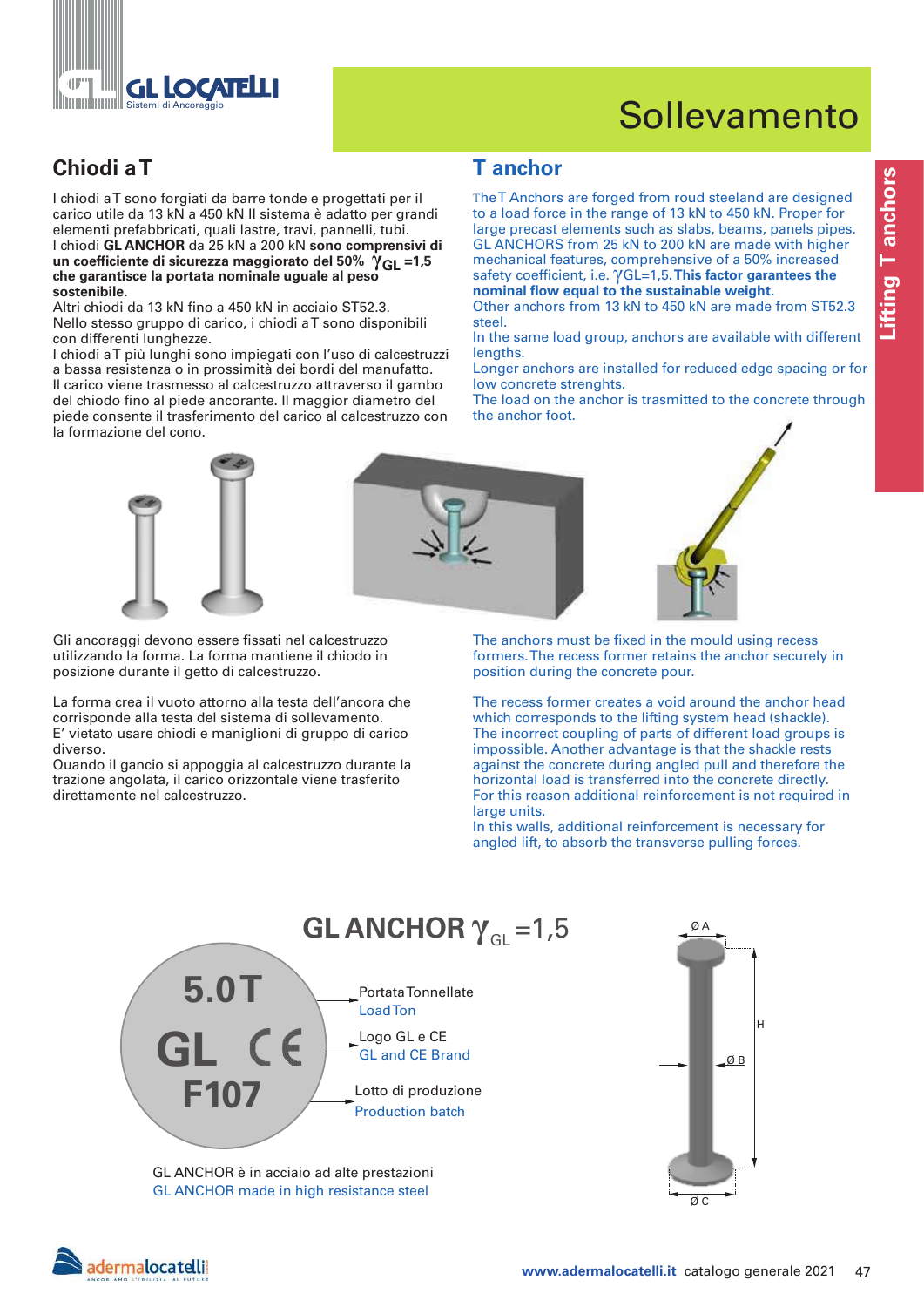

|              |                      | <b>Chiodo</b> | <b>T</b> Anchor     |    |      |    |        |              |
|--------------|----------------------|---------------|---------------------|----|------|----|--------|--------------|
| Nero         | Zinc. a caldo        | Carico        | Altezza H           |    |      |    | Peso   | Marchio      |
| <b>Black</b> | H.D.G.               |               | Load group Height H | ØA | ØΒ   | ØС | Weight | <b>Brand</b> |
|              |                      | kN            | mm                  | mm | mm   |    | Kg/pz  | GL           |
| $T-13-035$   | T-13-035-TV          | 13            | 35                  | 19 | 10   | 25 | 0,044  |              |
| T-13-040     | T-13-040-TV          | 13            | 40                  | 19 | 10   | 25 | 0,047  |              |
| T-13-050     | T-13-050-TV          | 13            | 50                  | 19 | $10$ | 25 | 0,053  |              |
| $T-13-055$   | T-13-055-TV          | 13            | 55                  | 19 | 10   | 25 | 0,056  |              |
| T-13-065     | T-13-065-TV          | 13            | 65                  | 19 | 10   | 25 | 0,062  |              |
| T-13-085     | T-13-085-TV          | 13            | 85                  | 19 | 10   | 25 | 0,075  |              |
| T-13-120CE   | <b>T-13-120-TVCE</b> | 13            | 120                 | 19 | 10   | 25 | 0,096  | GL           |
| T-13-240     | T-13-240-TV          | 13            | 240                 | 19 | 10   | 25 | 0,170  |              |
| $T-25-045$   | T-25-045-TV          | 25            | 45                  | 26 | 14   | 35 | 0,109  |              |
| T-25-055     | T-25-055-TV          | 25            | 55                  | 26 | 14   | 35 | 0,122  |              |
| T-25-065     | T-25-065-TV          | 25            | 65                  | 26 | 14   | 35 | 0,134  |              |
| T-25-070     | T-25-070-TV          | 25            | 70                  | 26 | 14   | 35 | 0,140  |              |
| T-25-085     | T-25-085-TV          | 25            | 85                  | 26 | 14   | 35 | 0,158  |              |
| T-25-100     | T-25-100-TV          | 25            | 100                 | 26 | 14   | 35 | 0,176  |              |
| T-25-120CE   | <b>T-25-120TVCE</b>  | 25            | 120                 | 26 | 14   | 35 | 0,200  | GL           |
| T-25-140     | T-25-140-TV          | 25            | 140                 | 26 | 14   | 35 | 0,225  |              |
| T-25-170-CE  | <b>T-25-170TVCE</b>  | 25            | 170                 | 26 | 14   | 35 | 0,261  | GL           |
| T-25-210     | T-25-210-TV          | 25            | 210                 | 26 | 14   | 35 | 0,309  |              |
| T-25-240     | T-25-240-TV          | 25            | 240                 | 26 | 14   | 35 | 0,345  |              |
| T-25-280     | T-25-280-TV          | 25            | 280                 | 26 | 14   | 35 | 0,394  |              |
| T-40-170CE   | <b>T-40-170TVCE</b>  | 40            | 170                 | 36 | 20   | 50 | 0,261  | GL           |
| T-50-055     | T-50-055-TV          | 50            | 55                  | 36 | 20   | 50 | 0,271  |              |
| T-50-065     | T-50-065-TV          | 50            | 65                  | 36 | 20   | 50 | 0,296  |              |
| T-50-075     | T-50-075-TV          | 50            | 75                  | 36 | 20   | 50 | 0,321  |              |
| T-50-080     | T-50-080-TV          | 50            | 80                  | 36 | 20   | 50 | 0,333  |              |
| T-50-085     | T-50-085-TV          | 50            | 85                  | 36 | 20   | 50 | 0,350  |              |
| T-50-095     | T-50-095-TV          | 50            | 95                  | 36 | 20   | 50 | 0,370  |              |
| T-50-110     | T-50-110-TV          | 50            | 110                 | 36 | 20   | 50 | 0,407  |              |
| T-50-120     | $T-50-120-TV$        | 50            | 120                 | 36 | 20   | 50 | 0,432  |              |
| T-50-140     | T-50-140-TV          | 50            | 140                 | 36 | 20   | 50 | 0,480  |              |
| T-50-150     | T-50-150-TV          | 50            | 150                 | 36 | 20   | 50 | 0,505  |              |
| T-50-160     | T-50-160-TV          | 50            | 160                 | 36 | 20   | 50 | 0,516  |              |
| T-50-170     | $T-50-170-TV$        | 50            | 170                 | 36 | 20   | 50 | 0,555  |              |
| T-50-180     | <b>T-50-180-TVCE</b> | 50            | 180                 | 36 | 20   | 50 | 0,580  | <b>GL</b>    |
| T-50-210     | T-50-210-TV          | 50            | 210                 | 36 | 20   | 50 | 0,654  |              |
| T-50-240     | T-50-240-TV-CE       | 50            | 240                 | 36 | 20   | 50 | 0,728  | GL           |
| T-50-340     | T-50-340-TV          | 50            | 340                 | 36 | 20   | 50 | 0,974  |              |
| T-50-480     | T-50-480-TV          | 50            | 480                 | 36 | 20   | 50 | 1,320  |              |
| T-50-680     | T-50-680-TV          | 50            | 680                 | 36 | 20   | 50 | 1,812  |              |





adermalocatelli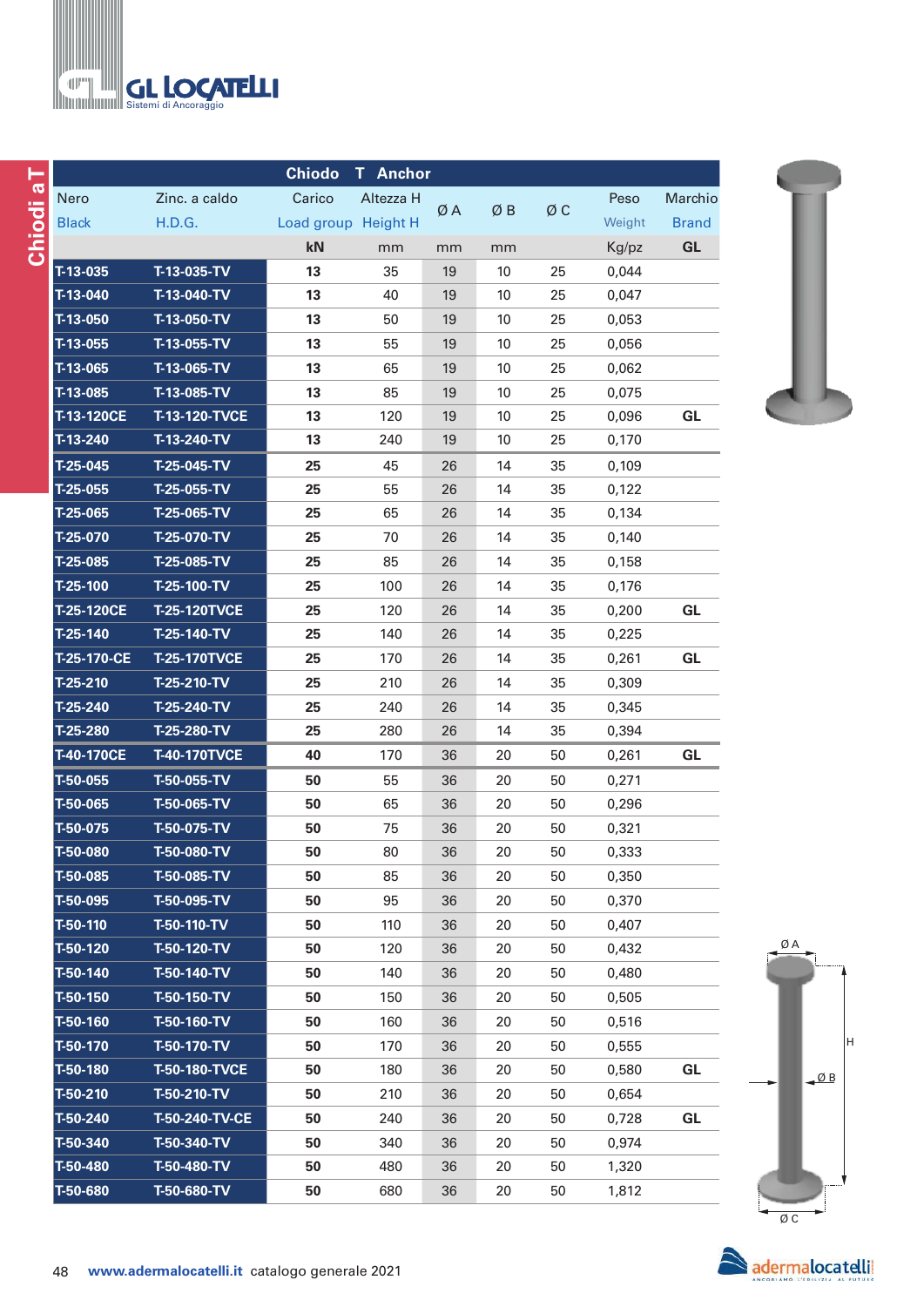

|              |                      | <b>Chiodo</b> | <b>Anchor</b><br>T. |    |    |    |        |              |
|--------------|----------------------|---------------|---------------------|----|----|----|--------|--------------|
| Nero         | Zinc. a caldo        | Carico        | Altezza H           |    |    |    | Peso   | Marchio      |
| <b>Black</b> | H.D.G.               |               | Load group Height H | ØΑ | ØΒ | ØС | Weight | <b>Brand</b> |
|              |                      | kN            | mm                  | mm | mm |    | Kg/pz  | GL           |
| T-75-085     | T-75-085-TV          | 75            | 85                  | 46 | 24 | 60 | 0,572  |              |
| $T-75-095$   | T-75-095-TV          | 75            | 95                  | 46 | 24 | 60 | 0,608  |              |
| $T-75-100$   | T-75-100-TV          | 75            | 100                 | 46 | 24 | 60 | 0,626  |              |
| $T-75-120$   | T-75-120-TV          | 75            | 120                 | 46 | 24 | 60 | 0,697  |              |
| $T-75-140$   | T-75-140-TV          | 75            | 140                 | 46 | 24 | 60 | 0,768  |              |
| $T-75-150$   | T-75-150-TV          | 75            | 150                 | 46 | 24 | 60 | 0,803  |              |
| T-75-160     | T-75-160-TV          | 75            | 160                 | 46 | 24 | 60 | 0,838  |              |
| $T-75-165$   | T-75-165-TV          | 75            | 165                 | 46 | 24 | 60 | 0,857  |              |
| $T-75-170$   | T-75-170-TV          | 75            | 170                 | 46 | 24 | 60 | 0,875  |              |
| T-75-200CE   | <b>T-75-200TVCE</b>  | 75            | 200                 | 46 | 24 | 60 | 0,981  | GL           |
| $T-75-240$   | T-75-240-TV          | 75            | 240                 | 46 | 24 | 60 | 1,123  |              |
| T-75-300CE   | <b>T-75-300TVCE</b>  | 75            | 300                 | 46 | 24 | 60 | 1,336  | GL           |
| $T-75-540$   | T-75-540-TV          | 75            | 540                 | 46 | 24 | 60 | 2,192  |              |
| T-75-680     | T-75-680-TV          | 75            | 680                 | 46 | 24 | 60 | 2,690  |              |
| T-100-085    | T-100-085-TV         | 100           | 85                  | 46 | 28 | 70 | 0,714  |              |
| T-100-090    | T-100-090-TV         | 100           | 90                  | 46 | 28 | 70 | 0,765  |              |
| T-100-100    | T-100-100-TV         | 100           | 100                 | 46 | 28 | 70 | 0,815  |              |
| T-100-110    | T-100-110-TV         | 100           | 110                 | 46 | 28 | 70 | 0,863  |              |
| T-100-115    | T-100-115-TV         | 100           | 115                 | 46 | 28 | 70 | 0,887  |              |
| T-100-120    | T-100-120-TV         | 100           | 120                 | 46 | 28 | 70 | 0,910  |              |
| T-100-135    | T-100-135-TV         | 100           | 135                 | 46 | 28 | 70 | 0,984  |              |
| T-100-140    | T-100-140-TV         | 100           | 140                 | 46 | 28 | 70 | 1,007  |              |
| T-100-150    | T-100-150-TV         | 100           | 150                 | 46 | 28 | 70 | 1,056  |              |
| T-100-170    | T-100-170-TVCE       | 100           | 170                 | 46 | 28 | 70 | 1,153  | GL           |
| T-100-200    | T-100-200-TV         | 100           | 200                 | 46 | 28 | 70 | 1,298  |              |
| T-100-220    | T-100-220-TV         | 100           | 220                 | 46 | 28 | 70 | 1,395  |              |
| T-100-250CE  | <b>T-100-250TVCE</b> | 100           | 250                 | 46 | 28 | 70 | 1,540  | <b>GL</b>    |
| T-100-340    | <b>T-100-340TVCE</b> | 100           | 340                 | 46 | 28 | 70 | 1,974  | GL           |
| T-100-500    | T-100-500-TV         | 100           | 500                 | 46 | 28 | 70 | 2,748  |              |
| T-100-540    | T-100-540-TV         | 100           | 540                 | 46 | 28 | 70 | 2,940  |              |
| T-100-650    | T-100-650-TV         | 100           | 650                 | 46 | 28 | 70 | 3,473  |              |
| T-100-680    | T-100-680-TV         | 100           | 680                 | 46 | 28 | 70 | 3,315  |              |
| T-100-1300   | T-100-1300-TV        | 100           | 1300                | 46 | 28 | 70 | 6,615  |              |
| T-150-140    | T-150-140-TV         | 150           | 140                 | 70 | 38 | 80 | 1,992  |              |
| T-150-150    | T-150-150-TV         | 150           | 150                 | 70 | 38 | 80 | 2,080  |              |
| T-150-165    | T-150-165-TV         | 150           | 165                 | 70 | 38 | 80 | 2,214  |              |
| T-150-170    | T-150-170-TV         | 150           | 170                 | 70 | 38 | 80 | 2,258  |              |
| T-150-200    | T-150-200-TV         | 150           | 200                 | 70 | 38 | 80 | 2,526  |              |
| T-150-210    | T-150-210-TV         | 150           | 210                 | 70 | 38 | 80 | 2,615  |              |



**Lifting T anchors** 

Lifting Tanchors

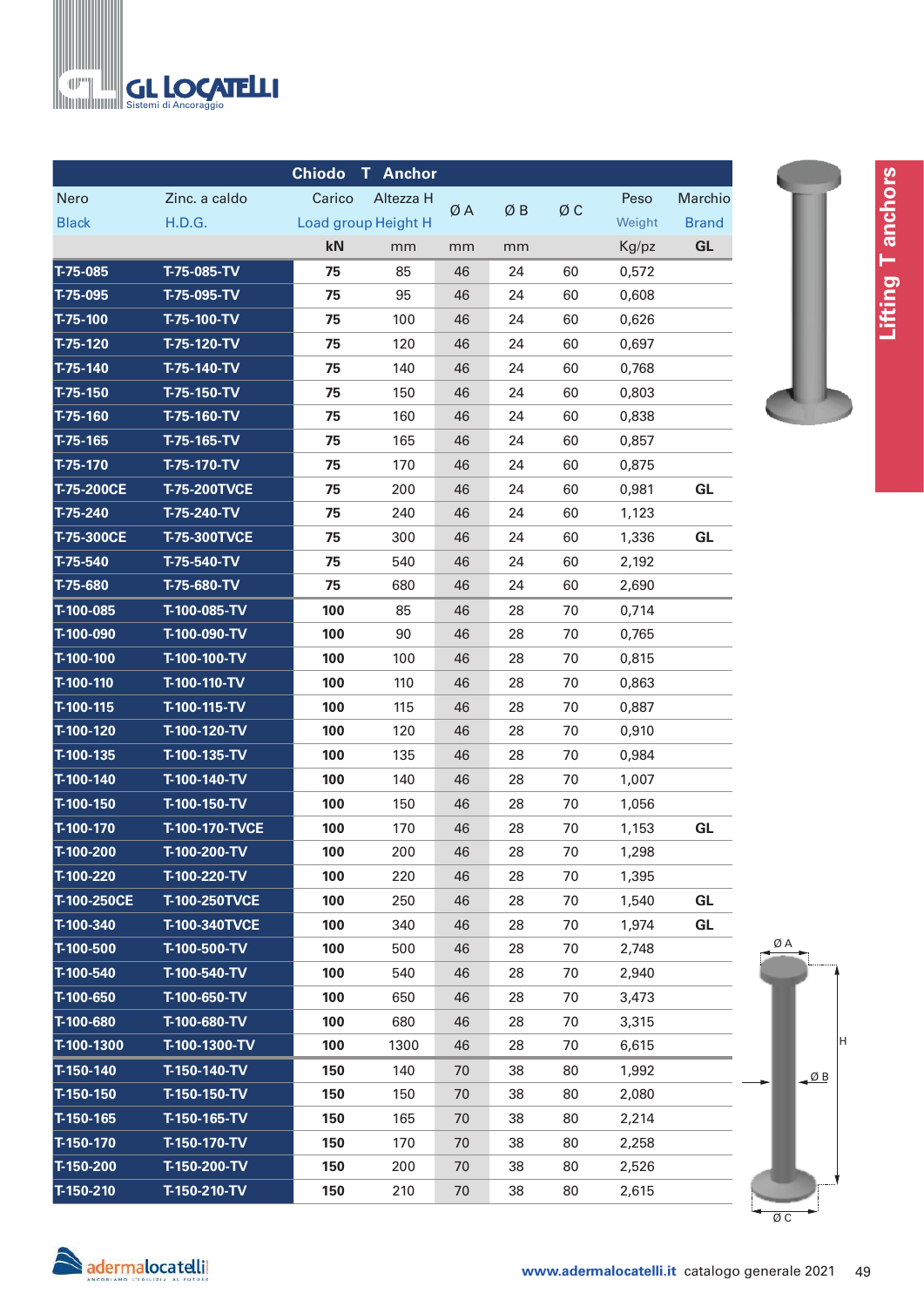| <b>THE GL LOCATELL!</b> |
|-------------------------|

|              |                 | <b>Chiodo T Anchor</b> |           |    |    |     |        |              |
|--------------|-----------------|------------------------|-----------|----|----|-----|--------|--------------|
| <b>Nero</b>  | Zinc. a caldo   | Carico                 | Altezza H |    |    | ØC  | Peso   | Marchio      |
| <b>Black</b> | H.D.G.          | Load group Height H    |           | ØA | ØΒ |     | Weight | <b>Brand</b> |
|              |                 | kN                     | mm        | mm | mm |     | Kg/pz  | <b>GL</b>    |
| T-150-300    | T-150-300-TV    | 150                    | 300       | 70 | 38 | 80  | 3,416  | <b>GL</b>    |
| T-150-400    | T-150-400-TV    | 150                    | 400       | 70 | 38 | 80  | 4,306  | <b>GL</b>    |
| T-150-840    | T-150-840-TV    | 150                    | 840       | 70 | 38 | 80  | 8,223  |              |
| T-200-100    | T-200-100-TV    | 200                    | 100       | 70 | 40 | 93  | 1,965  |              |
| T-200-165    | T-200-165-TV    | 200                    | 165       | 70 | 40 | 93  | 2,606  |              |
| T-200-170    | T-200-170-TV    | 200                    | 170       | 70 | 40 | 93  | 2,655  |              |
| T-200-200    | T-200-200-TV    | 200                    | 200       | 70 | 40 | 93  | 2,951  |              |
| T-200-240    | T-200-240-TV    | 200                    | 240       | 70 | 40 | 93  | 3,346  |              |
| T-200-250    | T-200-250-TV    | 200                    | 250       | 70 | 40 | 93  | 3,445  |              |
| T-200-340CE  | T-200-340-TV-CE | 200                    | 340       | 70 | 40 | 93  | 4,332  | <b>GL</b>    |
| T-200-500    | T-200-500-TV    | 200                    | 500       | 70 | 40 | 93  | 5,911  |              |
| T-200-1000   | T-200-1000-TV   | 200                    | 1000      | 70 | 40 | 93  | 10,843 |              |
| $T-320-175$  | T-320-175-TV    | 320                    | 175       | 88 | 50 | 135 | 5,419  |              |
| T-320-280    | T-320-280-TV    | 320                    | 280       | 88 | 50 | 135 | 7,038  |              |
| T-320-320    | T-320-320-TV    | 320                    | 320       | 88 | 50 | 135 | 7,654  |              |
| T-320-500    | T-320-500-TV-CE | 320                    | 500       | 88 | 50 | 135 | 10,429 |              |
| T-320-700    | T-320-700-TV    | 320                    | 700       | 88 | 50 | 135 | 13,512 |              |
| T-320-1200   | T-320-1200-TV   | 320                    | 1200      | 88 | 50 | 135 | 21,218 |              |
| T-450-280    | T-450-280-TV    | 450                    | 280       | 88 | 50 | 135 | 7,038  |              |
| T-450-500    | T-450-500-TV    | 450                    | 500       | 88 | 50 | 135 | 10,429 |              |
| $T-450-700$  | T-450-700-TV    | 450                    | 700       | 88 | 50 | 135 | 13,512 |              |
| T-450-1200   | T-450-1200-TV   | 450                    | 1200      | 88 | 50 | 135 | 21,218 |              |





# **Chiodo a ribaltamento by Rolling anchor**

|                       |            | Chiodo TR Anchor |    |    |        |              |
|-----------------------|------------|------------------|----|----|--------|--------------|
| Zinc. a caldo         | Carico     | Altezza H        |    | ØΣ | Peso   | Marchio      |
| H.D.G.                | Load group | Height H         | ØA |    | Weight | <b>Brand</b> |
|                       | kN         | mm               | mm | mm | Kq/pz  | GL           |
| <b>TR-25-200-TVCE</b> | 25         | 200              | 25 | 15 | 0.50   | GL           |
| <b>TR-50-200-TVCE</b> | 50         | 200              | 36 | 20 | 1.16   | GL           |
|                       |            |                  |    |    |        |              |



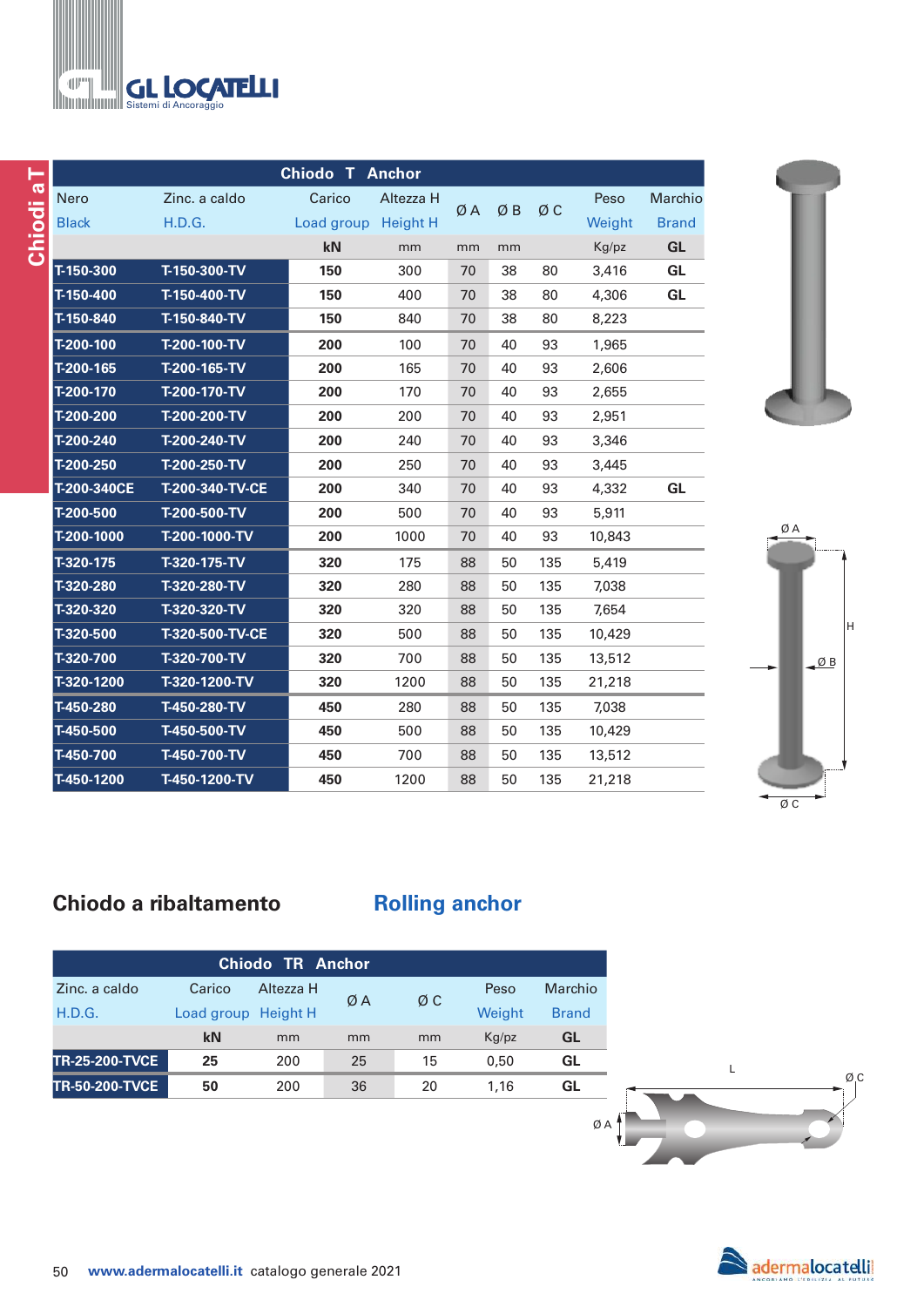

# **Chiodo O O anchor**





| 1/2 E | $\emptyset$ e |
|-------|---------------|
|       |               |

|               |                | <b>Chiodo</b> | $\mathbf{O}$ | <b>Anchor</b> |    |    |    |      |        |              |
|---------------|----------------|---------------|--------------|---------------|----|----|----|------|--------|--------------|
| <b>Nero</b>   | Zinc. a caldo  | Carico        | H            |               |    |    |    |      | Peso   | Marchio      |
| <b>Black</b>  | H.D.G.         | Load group    |              | ØA            | ØΒ | ØΣ | Øе | E    | Weight | <b>Brand</b> |
|               |                | kN            | mm           | mm            | mm | mm | mm | mm   | Kg/pz  | <b>GL</b>    |
| $ O-13-065 $  | O-13-065-TV    | 13            | 65           | 19            | 10 | 9  | 8  | 450  | 0,062  |              |
| $O-25-090$    | O-25-090-TV    | 25            | 90           | 25            | 14 | 13 | 10 | 600  | 0,171  | GL           |
| $O-25-120$    | O-25-120-TV    | 25            | 120          | 25            | 14 | 13 | 10 | 600  | 0,207  |              |
| $O-50-090$    | O-50-090-TV    | 50            | 90           | 36            | 20 | 18 | 16 | 900  | 0,351  |              |
| $O-50-120$    | O-50-120-TV    | 50            | 120          | 36            | 20 | 18 | 16 | 900  | 0,425  | GL           |
| $O-100-115$   | O-100-115-TV   | 100           | 115          | 47            | 28 | 25 | 20 | 1100 | 0.820  |              |
| $ O-100-180 $ | $O-100-180-TV$ | 100           | 180          | 47            | 28 | 25 | 20 | 1100 | 1,147  | GL           |
| O-200-250     | O-200-250-TV   | 200           | 250          | 70            | 39 | 37 | 32 | 1700 | 3,311  |              |
| $O-320-300$   | O-320-300-TV   | 320           | 300          | 88            | 50 | 47 | 40 | 2100 | 6.254  |              |

# **Chiodo P**

**P anchor**







 $Q$  A



İn

H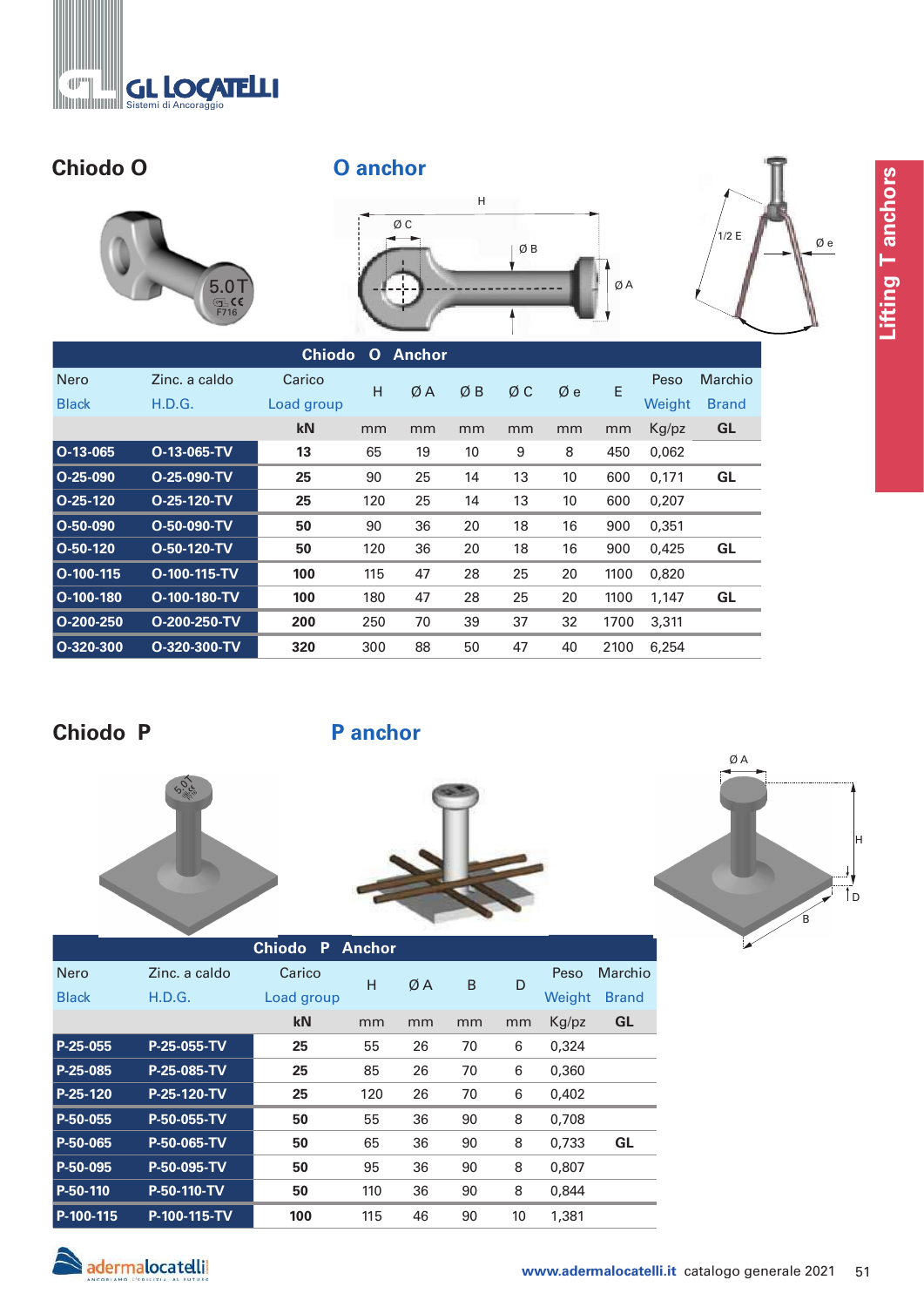

# **Chiodo TKS**

I chiodi TKS sono forgiati a caldo da barre ad aderenza migliorata, sono progettati per il sollevamento di carichi da da 25 kN a 150 kN.

I chiodi TKS vengono impiegati nei manufatti sottili dove non è possibile impiegare i chiodi T perchè lo spessore del manufatto in calcestruzzo non consente lo sviluppo del cono.

# **TKS anchor**

Hot-forged from rebar steel with improved adherence, TKS slot anchor are designed for load force in the range of 25 kN to 150 kN. The TKSanchor are used in slender elements where it is not possible to use T anchors because the thickness of the concrete element does not allow the developement of the cone.

|                     |            | <b>Chiodo</b> | <b>TKS</b> | <b>Anchor</b> |    |        |
|---------------------|------------|---------------|------------|---------------|----|--------|
| Nero                | Carico     | н             | K          | Ød            | ØA | Peso   |
| <b>Black</b>        | Axial load |               |            |               |    | Weight |
|                     | kN         | mm            | mm         | mm            |    | Kg/pz  |
| TKS-025-0400        | 25         | 400           | 374        | 14            | 26 | 0,505  |
| TKS-025-0520        | 25         | 520           | 494        | 14            | 26 | 0,645  |
| TKS-050-0580        | 50         | 580           | 548        | 20            | 36 | 1,460  |
| TKS-050-0790        | 50         | 790           | 758        | 20            | 36 | 1,962  |
| TKS-050-0900        | 50         | 900           | 868        | 20            | 36 | 2,230  |
| TKS-075-0750        | 75         | 750           | 706        | 24            | 47 | 2,930  |
| TKS-075-1150        | 75         | 1150          | 1106       | 24            | 47 | 4,352  |
| TKS-100-0870        | 100        | 870           | 826        | 28            | 47 | 4,500  |
| <b>TKS-100-1300</b> | 100        | 1300          | 1256       | 28            | 47 | 6,450  |
| <b>TKS-150-1080</b> | 150        | 1080          | 1015       | 34            | 70 | 8,593  |
| <b>TKS-150-1550</b> | 150        | 1550          | 1485       | 34            | 70 | 11,935 |

# **Chiodo onda TWRA**

## **TWRA wave anchor**

|                      | Chiodo onda TWRA Wave anchor |     |     |    |    |
|----------------------|------------------------------|-----|-----|----|----|
| Nero                 | Carico                       | н   |     | Ød | ØΑ |
| <b>Black</b>         | Axial load                   |     |     |    |    |
|                      | kN                           | mm  | mm  | mm |    |
| <b>TWRA-020-0145</b> | 20                           | 145 | 38  | 14 | 26 |
| <b>TWRA-025-0190</b> | 25                           | 190 | 38  | 14 | 26 |
| <b>TWRA-040-0230</b> | 40                           | 230 | 53  | 20 | 36 |
| TWRA-063-0270        | 63                           | 270 | 63  | 25 | 46 |
| <b>TWRA-080-0300</b> | 80                           | 300 | 80  | 28 | 46 |
| <b>TWRA-100-0325</b> | 100                          | 325 | 80  | 28 | 46 |
| <b>TWRA-125-0350</b> | 125                          | 350 | 95  | 32 | 70 |
| <b>TWRA-150-0400</b> | 150                          | 400 | 103 | 36 | 70 |

Per maggiori informazioni contattare i nostri tecnici

GL Locatelli si riserva di modificare ed aggiornare in qualsiasi momento le informazioni riportate in questo catalogo per il miglioramento continuo dell'informazione.

Fore more information contact our technical adviser

GL Locatelli reserves the right to modify and update at any time the information provided in this catalog for continuous improvement of information.



Ø A

K

H

Ø d



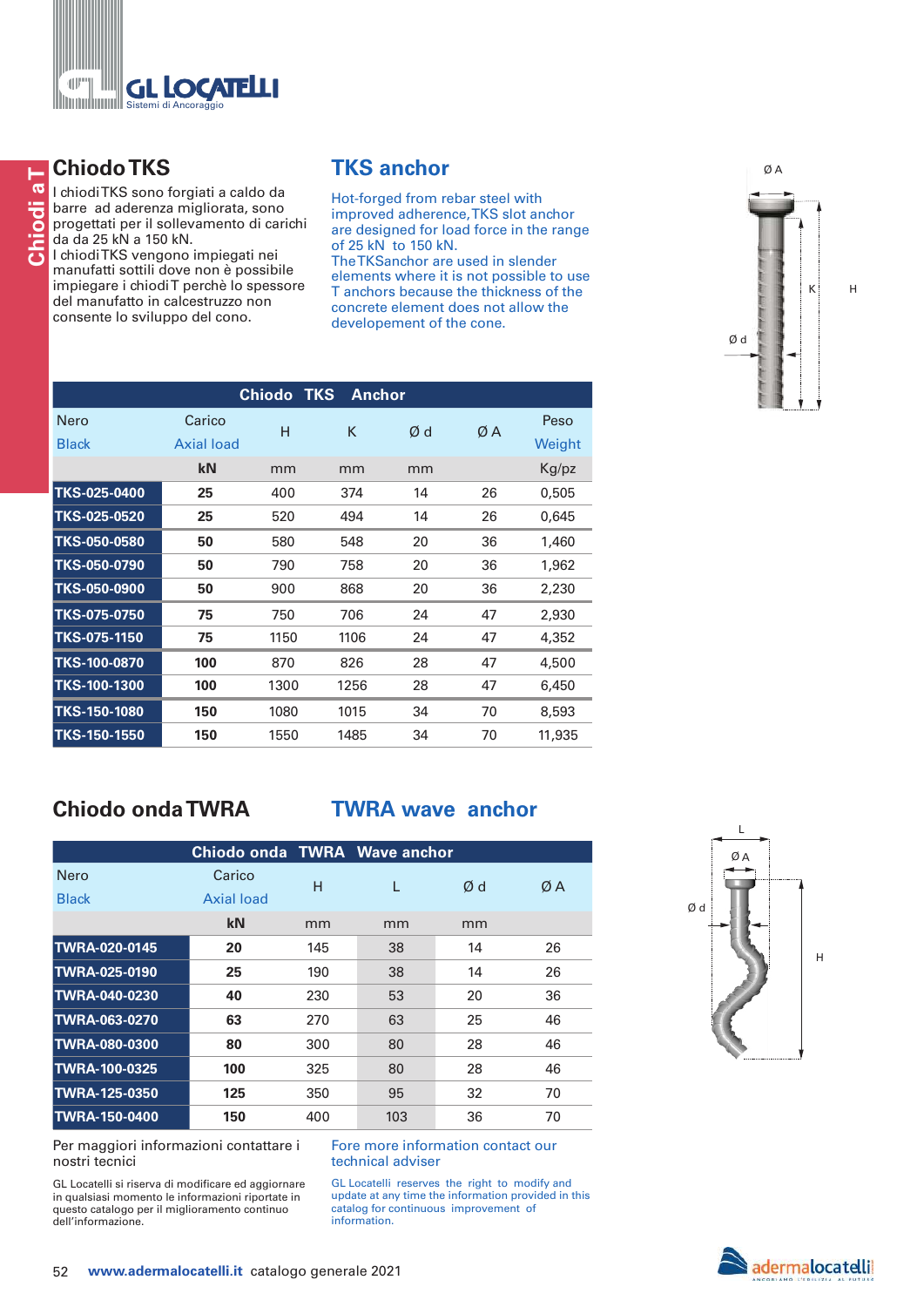

|                  | Forma monouso RBP |    |    |     | <b>Form one use</b> |     |    |
|------------------|-------------------|----|----|-----|---------------------|-----|----|
| Codice           | Carico            | R  | ØA | B   | ØΣ                  | ØD  | Н  |
| Code             | Load              |    |    |     |                     |     |    |
|                  | kN                | mm | mm | mm  | mm                  | mm  | mm |
| <b>RBP-25</b>    | 25                | 37 | 14 | 7.5 | 14                  | 80  | 39 |
| <b>RBP-40/50</b> | 50                | 47 | 15 | 11  | 20                  | 100 | 48 |
|                  |                   |    |    |     |                     |     |    |

Forma monouso in PP One use former made in PP

|               |         | Forma | <b>RB</b> | <b>Form</b> |    |     |     |
|---------------|---------|-------|-----------|-------------|----|-----|-----|
| Codice        | Carico  | R     | ØΑ        | B           | ØС | ØΒ  | Н   |
| Code          | Load    |       |           |             |    |     |     |
|               | kN      | mm    | mm        | mm          | mm | mm  | mm  |
| <b>RB-13</b>  | 13      | 30    | 9,5       | 9           | 10 | 66  | 32  |
| <b>RB-25</b>  | 25      | 37    | 14        | 7,5         | 14 | 80  | 39  |
| <b>RB-50</b>  | 50      | 47    | 15        | 11          | 20 | 100 | 48  |
| <b>RB-75</b>  | 75      | 60    | 15        | 10,5        | 24 | 128 | 61  |
| <b>RB-100</b> | 100     | 60    | 15        | 10,5        | 28 | 128 | 61  |
| <b>RB-150</b> | 150     | 80    | 19        | 10,5        | 38 | 170 | 80  |
| <b>RB-200</b> | 200     | 80    | 19        | 10,5        | 40 | 170 | 80  |
| RB-320/450    | 320-450 | 108   | 22        | 15          | 50 | 236 | 107 |









Forma in gomma per usi ripetuti

Plastic gum recess former few use

|                | Tappo       | <b>OPR</b><br><b>Mounting plate</b> |     |     |    |
|----------------|-------------|-------------------------------------|-----|-----|----|
| Codice         | Carico      | Forma RB                            | D   | L   | н  |
| Code           | Load        | <b>Rubber recess former RB</b>      |     |     |    |
|                | kN          | M                                   | mm  | mm  | mm |
| <b>OPR-013</b> | 13          | <b>RB013</b>                        | 66  | 100 | 17 |
| <b>OPR-025</b> | 25          | <b>RB025</b>                        | 80  | 100 | 20 |
| <b>OPR-050</b> | 50          | <b>RB050</b>                        | 100 | 100 | 26 |
| <b>OPR-075</b> | 75 - 100    | RB075 / RB100                       | 128 | 100 | 31 |
| <b>OPR-150</b> | $150 - 200$ | RB150 / RB200                       | 170 | 100 | 39 |
| <b>OPR-320</b> | 320         | <b>RB320</b>                        | 236 | 100 | 54 |



## **Forma SRB Form**

| Codice<br>Code | Carico<br>Load | ØΑ  | B  | ØΣ | M  | N  | н    |
|----------------|----------------|-----|----|----|----|----|------|
|                | kN             | mm  | mm | mm | mm | mm | mm   |
| <b>SRB-013</b> | 13             | 9,5 | 7  | 10 | 37 | 47 | 29,5 |
| <b>SRB-025</b> | 25             | 14  | 6  | 14 | 44 | 59 | 39   |
| <b>SRB-050</b> | 50             | 15  | 8  | 20 | 60 | 78 | 49   |
| <b>SRB-075</b> | 75             | 15  | 8  | 24 | 77 | 97 | 58   |
| <b>SRB-100</b> | 100            | 15  | 8  | 28 | 77 | 97 | 58   |

Forma in gomma per manufatti a spessore ridotto

Plastic gum recess former for structures with low thickness



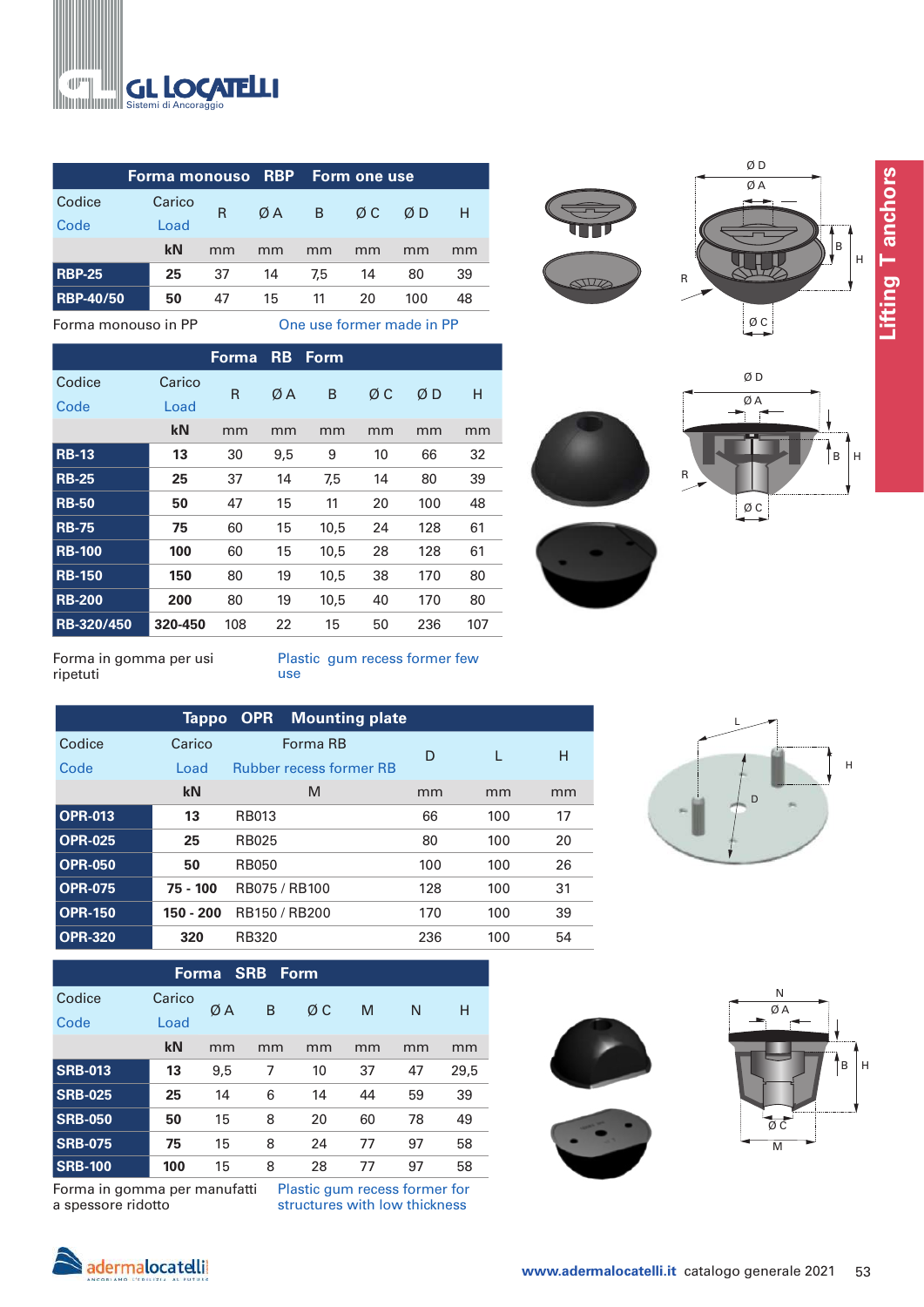

|               |        | Piatto IPK Plate |    |    |
|---------------|--------|------------------|----|----|
| Codice        | Carico |                  | н  | B  |
| Code          | Load   |                  |    |    |
|               | kN     | mm               | mm | mm |
| <b>IPK-13</b> | 13     | 54               | 16 | 15 |
| $IPK-25$      | 25     | 67               | 16 | 20 |
| <b>IPK-50</b> | 50     | 84               | 24 | 25 |

Per Forma in gomma per manufatti a spessore ridotto For plastic gum recess former for structures with reduced thickness

|                |        | Forma           | <b>SBK</b> | Form |     |    |      |
|----------------|--------|-----------------|------------|------|-----|----|------|
| Codice         | Carico | ØΑ              | B          | ØΣ   | ØΒ  | R  | н    |
| Code           | Load   |                 |            |      |     |    |      |
|                | kN     | mm              | mm         | mm   | mm  | mm | mm   |
| <b>SBK-013</b> | 13     | M <sub>12</sub> | 11         | 19,9 | 63  | 32 | 36   |
| <b>SBK-025</b> | 25     | M <sub>12</sub> | 11         | 26,9 | 80  | 69 | 43,5 |
| <b>SBK-050</b> | 50     | M <sub>12</sub> | 13         | 36,9 | 101 | 65 | 54   |
| <b>SBK-100</b> | 100    | M16             | 15         | 47,1 | 129 | 80 | 72   |

Forma in acciaio Steel recess former

|                 |        | Forma SBKM Form |    |    |      |              |      |
|-----------------|--------|-----------------|----|----|------|--------------|------|
| Codice          | Carico | ØA              | B  | ØΣ | ØD   | $\mathsf{R}$ | H    |
| Code            | Load   |                 |    |    |      |              |      |
|                 | kN     | mm              | mm | mm | mm   | mm           | mm   |
| <b>SBKM-013</b> | 13     | M <sub>12</sub> | 11 | 20 | 66.5 | 32           | 36   |
| <b>SBKM-025</b> | 25     | M <sub>12</sub> | 11 | 30 | 80   | 69           | 43,5 |
| <b>SBKM-050</b> | 50     | M <sub>12</sub> | 13 | 37 | 100  | 65           | 54   |
| <b>SBKM-100</b> | 100    | M <sub>16</sub> | 15 | 48 | 129  | 80           | 72   |

Forma in acciaio magnetica Magnetic steel recess former

| <b>Anello RR Oring</b> |        |    |    |    |  |  |
|------------------------|--------|----|----|----|--|--|
| Codice                 | Carico | ØΒ | Ød | н  |  |  |
| Code                   | Load   |    |    |    |  |  |
|                        | kN     | mm | mm | mm |  |  |
| <b>RR-013</b>          | 13     | 21 | 10 | 11 |  |  |
| <b>RR-025</b>          | 25     | 31 | 14 | 12 |  |  |
| <b>RR-050</b>          | 50     | 38 | 20 | 14 |  |  |
| <b>RR-075</b>          | 75     | 49 | 24 | 20 |  |  |
| <b>RR-100</b>          | 100    | 49 | 28 | 20 |  |  |

Per forma in acciaio For steel recess former



L











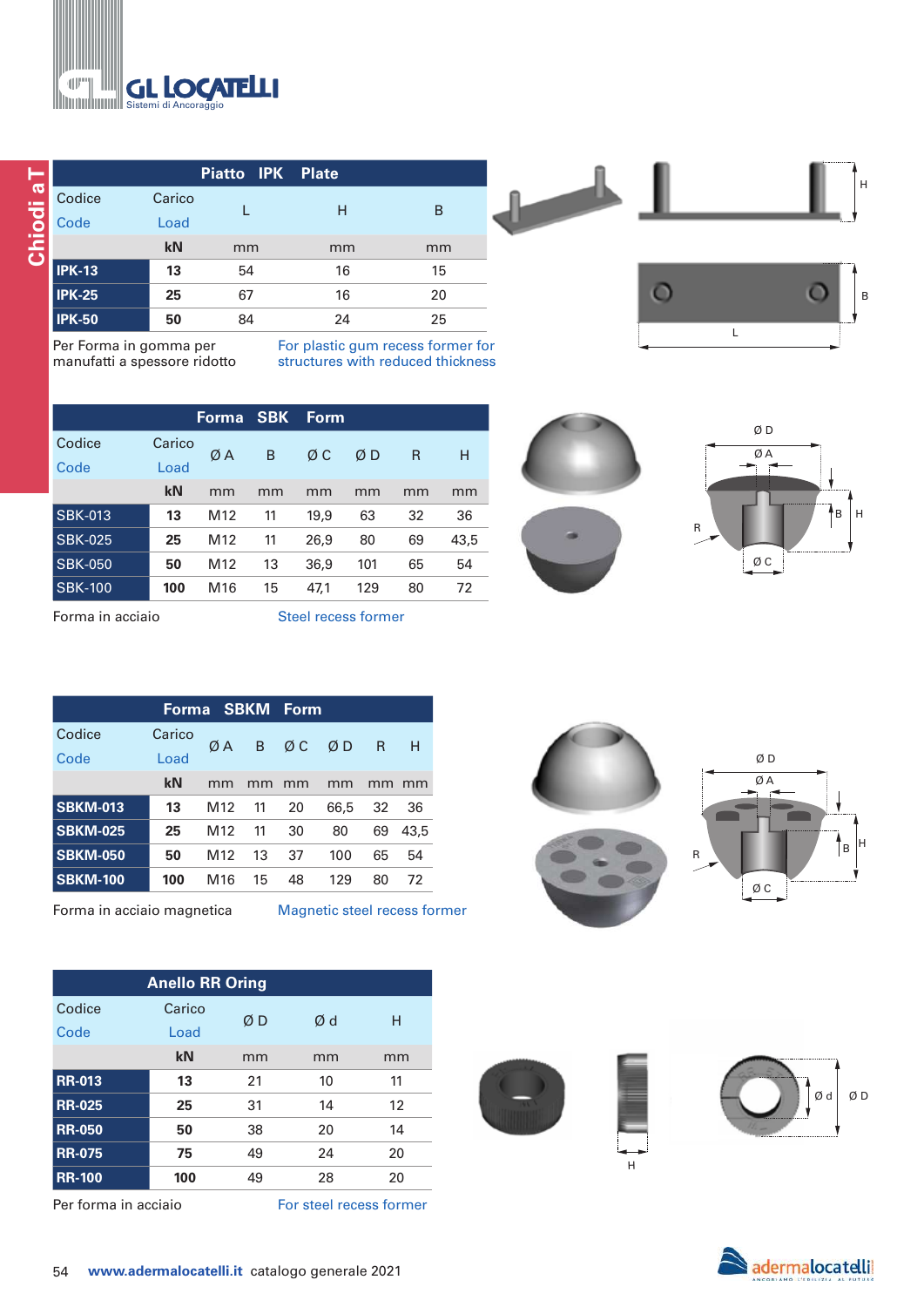

|               |           | <b>Piatto IP Fixing plate</b> |
|---------------|-----------|-------------------------------|
| Codice        | Carico    | Filetto                       |
| Code          | Load      | <b>Thread</b>                 |
|               | kN        | M                             |
| <b>IP-013</b> | 13        | M8                            |
| <b>IP-025</b> | 25        | M <sub>10</sub>               |
| <b>IP-050</b> | 50        | M <sub>10</sub>               |
| <b>IP-075</b> | 75 - 100  | M <sub>12</sub>               |
| <b>IP-150</b> | 150 - 200 | M <sub>12</sub>               |
| <b>IP-320</b> | 320       | M <sub>16</sub>               |



Per forma in gomma For plastic gum recess former

| Inserto               | <b>IPDV</b> |             | <b>Fixing plate with thread rod</b> |     |
|-----------------------|-------------|-------------|-------------------------------------|-----|
| Codice                |             | Carico      | Filetto                             | I.  |
| Code                  |             | Load        | diameter                            |     |
|                       |             | kN          | M                                   | mm  |
| <b>IPDV13M08X100</b>  |             | 13          | M 8                                 | 100 |
| <b>IPDV25M10X100</b>  |             | 25          | M <sub>10</sub>                     | 100 |
| <b>IPDV50M10X100</b>  |             | 50          | M <sub>10</sub>                     | 100 |
| <b>IPDV75M12X100</b>  |             | 75 - 100    | M <sub>12</sub>                     | 100 |
| <b>IPDV150/200</b>    |             | $150 - 200$ | M <sub>12</sub>                     | 100 |
| <b>IPDV320M16X100</b> |             | 320         | M16                                 | 100 |

Per forma in gomma For plastic gum recess former

Se il cassero può essere rimosso solo di lato, fissare la forma usando la piastra di fissaggio con una barra filettata IPD o IPDV

If the formwork can only be removed sideaways, the fixing plate with a threaded rod IPD or IPDV should be used.

|                |           | Barra filettata TDV Thread holding screw |     |
|----------------|-----------|------------------------------------------|-----|
| Codice         | Carico    | Filetto                                  |     |
| Code           | Load      | <b>Thread</b>                            |     |
|                | kN        | M                                        | mm  |
| <b>TDV-025</b> | $7 - 25$  | M <sub>8</sub>                           | 160 |
| <b>TDV-050</b> | $30 - 50$ | M <sub>8</sub>                           | 160 |
| <b>TDV-100</b> | 75 - 100  | M <sub>12</sub>                          | 160 |
| <b>TDV-200</b> | 125 - 220 | M <sub>16</sub>                          | 160 |

Se il cassero può essere rimosso verticalmente si deve usare la piastra di fissaggio IP in combinazione con le barre filettate TDV

If the formwork can only be removed vertically, the fixing plate IP in combination with the threaded screw TDV should be used.









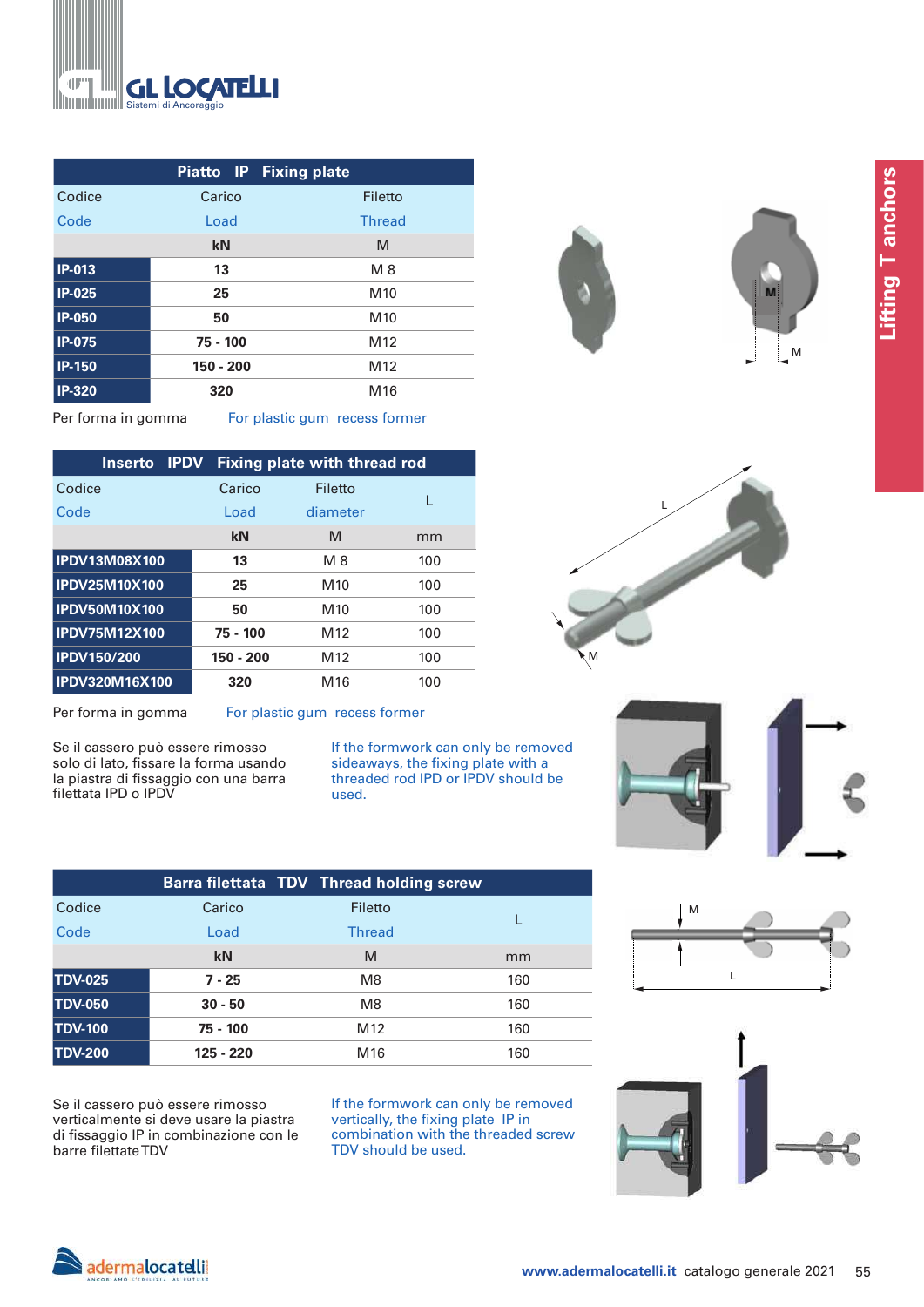

**Conserverse Solutions TH2 e THR2**<br>
La maniglia di sollevamento TH2 e<br>
THR2 sono in acciaio di alta qualità e<br>
Privative progettati con un fattore di sicurezza<br>
Privative progettati con un fattore di sicurezza<br>
Conserverse La maniglia di sollevamento TH2 e THR2 sono in acciaio di alta qualità e progettati con un fattore di sicurezza pari a 5. Ogni maniglia è testata individualmente con carico di 3 volte il valore nominale e fornita con il proprio certificato. Il design della maniglia assicura una connessione corretta e sicura del chiodo.

La maniglia di sollevamento e il chiodo, corrispondono quando appartengono allo stesso gruppo di carico. Il gruppo di carico è segnato chiaramente sulla maniglia.

Utilizzare solo maniglie corrispondenti al carico indicato sul chiodo

The lifting clutch TH2 and THR2 are made of high qualyty steel and they are designed with a safety factor of 5. The lifting clutche is individually tested and is supplied with a unique certificate. They safety factor is 3 times the working load.

The special design of the clutch ensure a tight and safe connection to the anchor.

The lifting clutch, recess former and anchor only correspond when they are from the same load group. The load group is clearly marked on the lifting clutch.

Use only the clutches corresponding to the load shown on the anchor



**Maniglione TH2 Clutch** Codice Carico A B C D E F G Peso Code Load Weight **kN** mm mm mm mm mm mm mm Kg.  **H2-13 13** 48 77 60 55 40 33 165 0,944  **H2-25 25** 50 92 75 68 55 42 205 1,770  **H2-40/50 50** 68 121 86 88 64 57 240 3,795  **H2-75/100 100** 84 170 110 108 90 77 346 9,390  **H2-150/200 200** 124 230 140 146 118 115 520 25,315  **H2-320 320** 155 303 175 195 160 155 590 50,400  **H2-450 450** 155 303 175 195 160 155 590 50,400

**TH2**



|            |        |    |     |    |    |    | <b>Maniglione THR2 Clutch</b> |    |    |     |        |
|------------|--------|----|-----|----|----|----|-------------------------------|----|----|-----|--------|
| Codice     | Carico |    |     |    |    |    | B C d L D E F G               |    |    |     | Peso   |
| Code       | Load   |    |     |    |    |    |                               |    |    |     | Weight |
|            | kN     | mm | mm  | mm |    |    | mm                            | mm | mm | mm  | Kg.    |
| HR2-40/50  | 50     | 66 | 106 | 60 | 20 | 80 | 88                            | 64 | 57 | 180 | 2.789  |
| HR2-75/100 | 100    | 90 | 146 | 58 | 28 | 68 | 108                           | 90 | 77 | 210 | 5,881  |



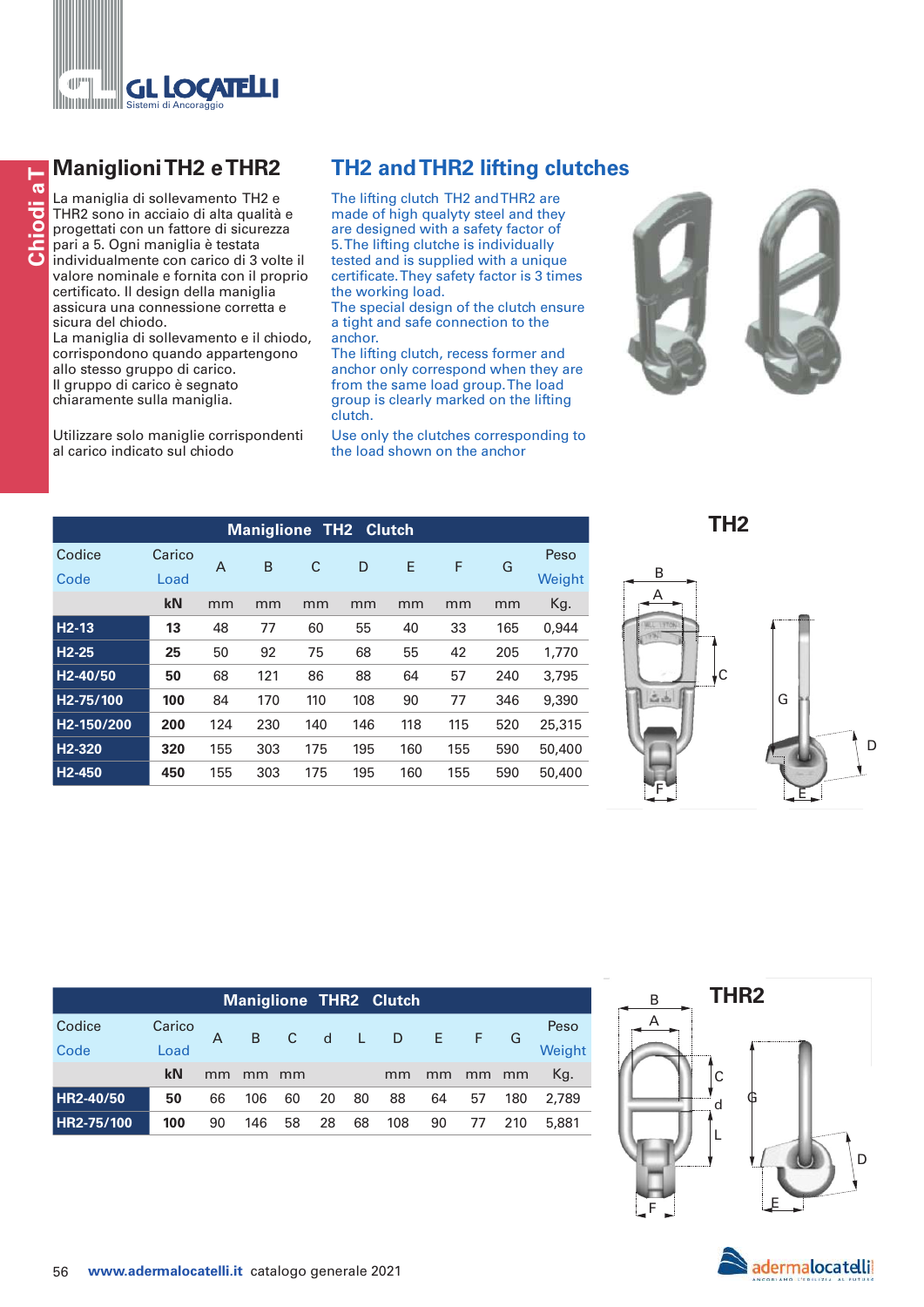

# **Istruzioni di sollevamento T anchors lifting chiodi a T**

Posizionare il maniglione sopra al chiodo

The clutch is brought in the right position.

Ricondurre il becco verso il basso nella posizione naturale in appoggio sul calcestruzzo

## The shackle rotates to its locking position.

Il peso del becco consente alla sfera di rimanere agganciata al chiodo anche in assenza di carico.

Per sganciare il maniglione allentare il carico della maniglia in modo da consentire la rotazione della sfera affinché il becco possa ruotare verso l'alto liberando la sfera dal chiodo.

Due to the counterweight of the nose, the shakle remains connected, even in an unloaded state.

To release the clutch the load hook is lowerde and the shakle is turned up and out

# **Tiro inclinato**

Per tiri inclinati, o per la rotazione del manufatto, verificare che il becco si trovi sempre rivolto verso il tiro

# **Cable angle**

For cabe angle or for the rotation of the concrete element, verify that the nose is always in the direction of the load.

Non sollevare mai il carico se il becco della sfera non è correttamente a contatto del manufatto.

Il sollevamento e la movimentazione di manufatti in calcestruzzo sono operazioni delicate che richiedono la massima attenzione da parte degli operatori. Manovre improvvise, violente e scorrette possono provocare la caduta del manufatto con danni gravi alle strutture ed alle persone nelle vicinanze. **Non transitare né sostare sotto ai carichi sospesi.**

In caso di dubbio non procedere con il sollevammento.

Consultare il personale esperto e competente

Never lift the load if the nose of the shackle is not correctly in contact with the elements.

The lifting and the moving of the concrete element, are delicate operations which require maximux attention from the operators.

Sudden, violent and wrong movement con cause the falling of the element with serious damages to the structure and to the people nearby. **Never pass by or stay still under suspended loads.**

In case of doubt never proceed with the lifting and ask for advice to expert and competent personell.

# **instructions**



Ruotare il becco della sfera fintanto che la cavità possa accogliere la testa del chiodo.

Rotate the shackle, until the opening corresponds with the anchor head.

Non sollevare mai il carico se il becco della sfera non è correttamente a contatto del manufatto Iniziare il sollevamento verticale. Il becco farà pressione sul manufatto in **3 4** calcestruzzo.

> The nose of the shackle is pushed against the concrete element.







**5** Solo quando la sfera è completamente staccata dal chiodo e dal manufatto, si può ritirare la gru.

Il maniglione può rimanere agganciato all'uncino della gru per una movimentazione successiva.

Only after the Lifting System is completely detached of the recess and anchorr, the crane can be withdrawn. The lifting clutch can remain attached to the crane hook till another use.









# adermalocatelli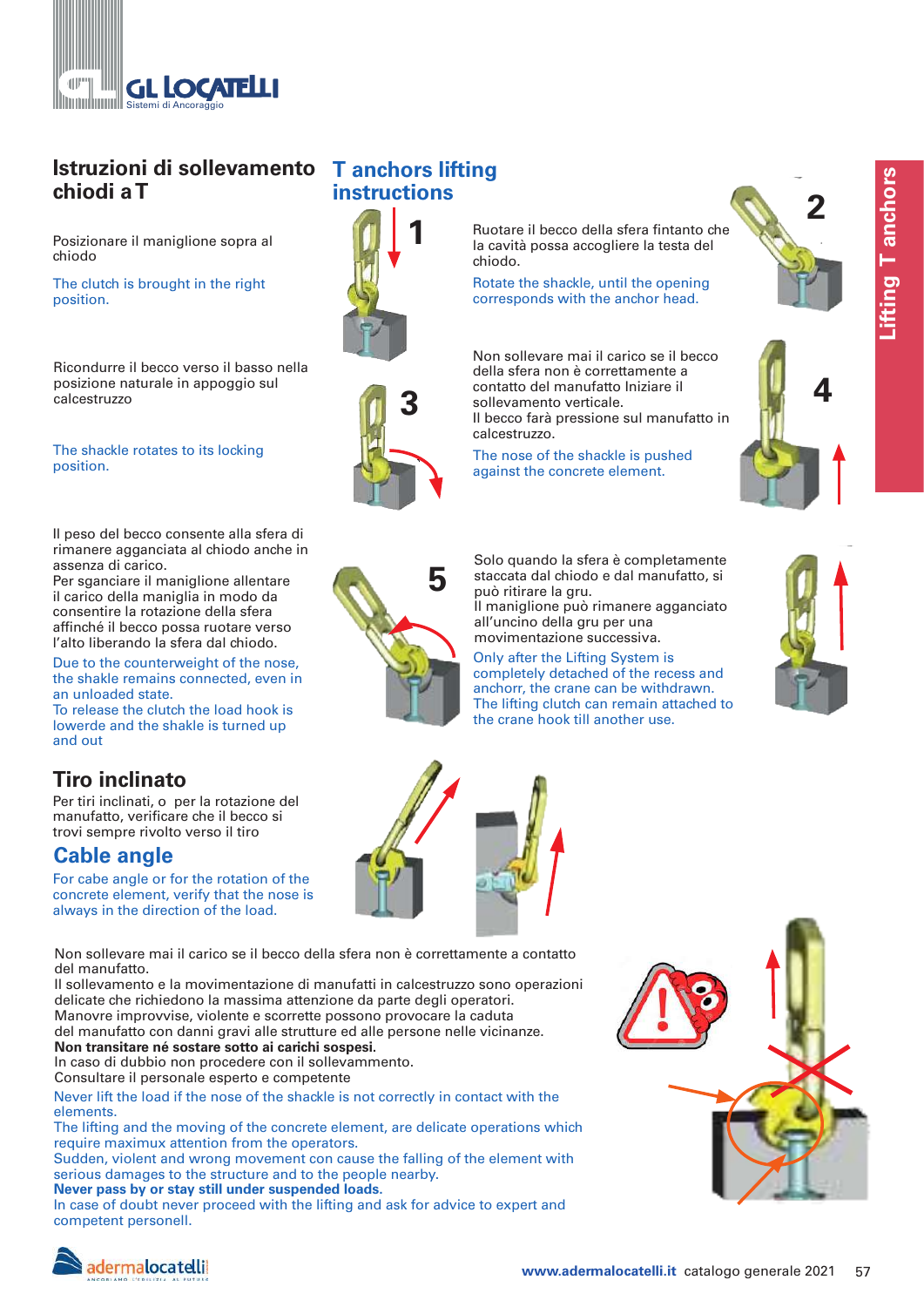

# **Attenzione**

Ogni maniglione riporta un **Codice di identificazione** che deve essere ben visibile. Il maniglione deve essere integro e le

zone soggette ad usura devono essere controllate almeno 2 volte all'anno.

## **Calibro 3D per verifica dello stato di usura della sfera**

Se si riscontrano deformazioni, allungamenti, o l'allargamento dell'imboccatura i**l maniglione deve essere rimosso e rottamato**.

Se le misure H ed M sono diverse o inferiori ai valori in tabella, il maniglione **deve essere rimosso e rottamato.**

E' severamente vietato l'uso di maniglioni riparati o modificati, in particolare non si possono eseguire saldature.

Non combinare Maniglioni e chiodi di diversi produttori.

L'acquisto dei componenti di sollevamento da un unico fornitore offre maggiori garanzie all'utilizzatore sul controllo delle tolleranze dei componenti del sistema.

**H** larghezza massima consentita per l'uso della maniglia, il calibro non passa

**M** spessore minimo consentito per l'uso della maniglia.

# **Attention**

Each clutch contains an **Identification code** that must be clearly visible.

The handle must be intact and the areas subject to wear must be checked at least 2 a year.

## **3D caliber for checking the wear condition of the sphere**

If deformations, elongations, or enlargement of the mouth occur, **the handle must be removed and thrown away.**

If the H and M measurements are different or lower than the values in the table, **the clutch must be removed and thrown away.**

It is strictly forbidden to use repaired or modified clutches, in particular no welding can be carried out. Do not combine clutches and anchors of different manufacturers. The purchase of lifting components from a single supplier offers greater guarantee to the user on the system tolerance check.



**M** minimum allowable thickness for the clutch use.

|                         |       |       | calibro3D per verifica dello stato 3D lifting system checking caliber |
|-------------------------|-------|-------|-----------------------------------------------------------------------|
| Maniglione              | H max | M min | Calibro "passa /non passa"                                            |
| <b>Clutch</b>           |       |       | Caliber "Go/No Go number"                                             |
|                         | mm    | mm    | mm                                                                    |
| $H2-13$                 | 13    | 5,5   | 46193                                                                 |
| $H2-25$                 | 18    | 7     | 46194                                                                 |
| H <sub>2</sub> -40/50   | 24    | 9     | 46195                                                                 |
| H <sub>2</sub> -75/100  | 33    | 12    | 46196                                                                 |
| H <sub>2</sub> -150/200 | 45    | 18    | 46197                                                                 |
| H <sub>2</sub> -320     | 56    | 25    | 46198                                                                 |
| H <sub>2</sub> -450     | 56    | 25    | 46199                                                                 |

| THR <sub>2</sub> |       |       |                            |  |  |  |
|------------------|-------|-------|----------------------------|--|--|--|
| Maniglione       | H max | M min | Calibro "passa /non passa" |  |  |  |
| Clutch           |       |       | Caliber "Go/No Go number"  |  |  |  |
|                  | mm    | mm    | mm                         |  |  |  |
| HR2-40/50        | 24    | 9     | 46195                      |  |  |  |
| HR2-75/100       | 33    | 12    | 46196                      |  |  |  |





Caliber



Rottamare **Scrap**